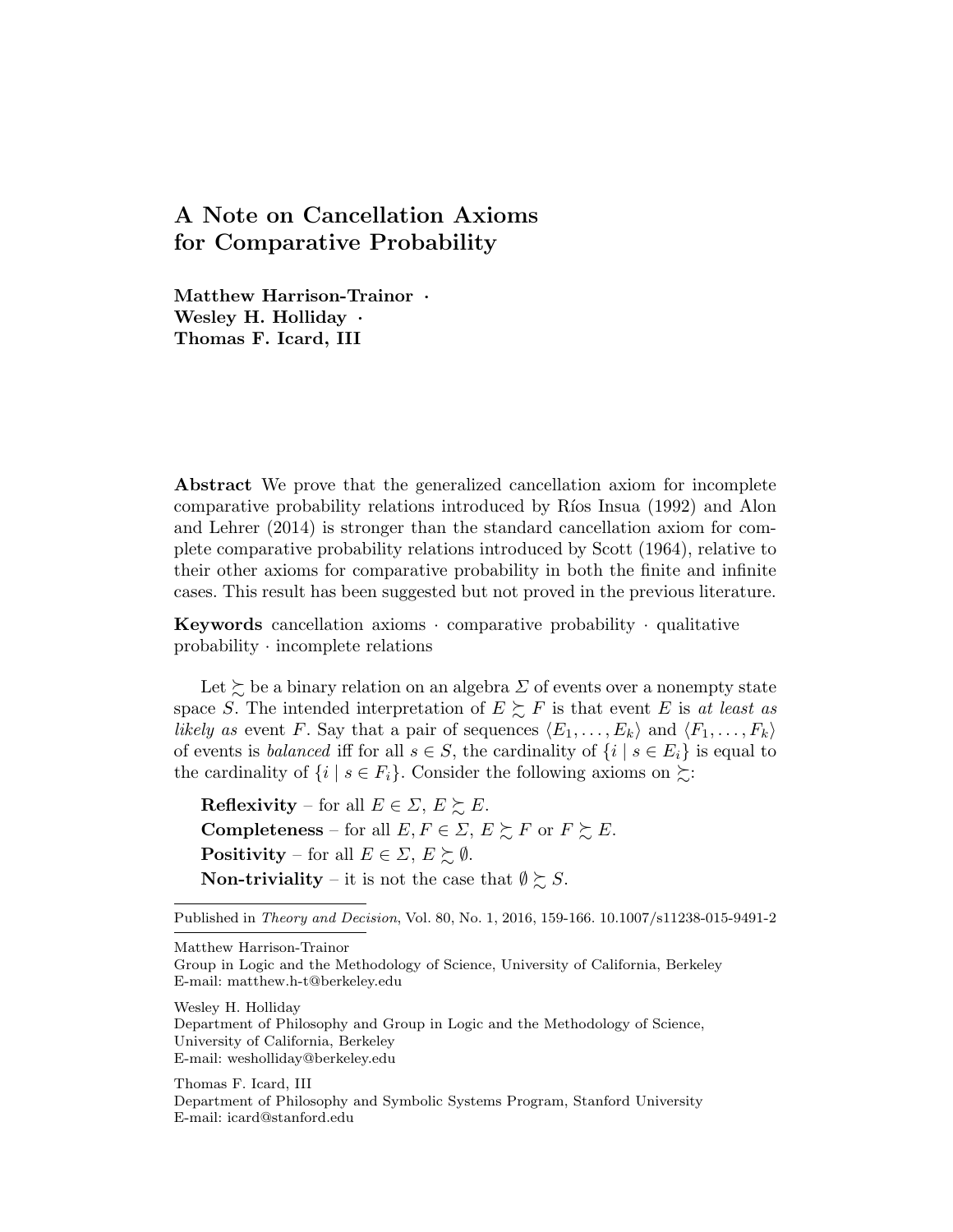**Finite Cancellation (FC)** – for all balanced pairs of sequences  $\langle E_1,\ldots,E_n,X\rangle$  and  $\langle F_1,\ldots,F_n,Y\rangle$  of events from  $\Sigma$ , if  $E_i \succsim F_i$  for all *i*, then  $Y \succeq X$ .

Generalized Finite Cancellation (GFC) – for all balanced pairs of sequences

$$
\langle E_1, \ldots, E_n, \underbrace{X, \ldots, X}_{r \text{ times}} \rangle
$$
 and  $\langle F_1, \ldots, F_n, \underbrace{Y, \ldots, Y}_{r \text{ times}} \rangle$ 

of events from  $\Sigma$ , if  $E_i \succsim F_i$  for all *i*, then  $Y \succsim X$ .

FC was introduced by Scott (1964) as a reformulation of axioms from Kraft et al.  $(1959)$ . For a finite state space, Scott showed that **FC**, **Completeness**, Positivity, and Non-triviality are necessary and sufficient for the existence of an additive probability measure  $\mu$  on  $\Sigma$  such that for all  $E, F \in \Sigma$ :

$$
E \succsim F \text{ iff } \mu(E) \ge \mu(F).
$$

GFC was introduced by Ríos Insua (1992) and again by Alon and Lehrer  $(2014).$ <sup>1</sup> For a finite state space, both papers showed that **GFC**, **Reflexivity**, Positivity, and Non-triviality are necessary and sufficient for the existence of a nonempty set  $P$  of additive probability measures on  $\Sigma$  such that for all  $E, F \in \Sigma$ :

$$
E \succsim F \text{ iff for all } \mu \in \mathcal{P}, \mu(E) \ge \mu(F).
$$

Clearly **GFC** implies FC, and assuming **Completeness** (*X*  $\succsim$  *Y* or *Y*  $\succsim$ *X*), FC implies GFC. In the papers by Ríos Insua (p. 89) and Alon and Lehrer (p. 481), it is suggested but not proved that  $GFC$  is stronger than FC for *incomplete* relations, i.e., relative to Reflexivity, Positivity, and Non-triviality.<sup>2</sup> The following establishes the correctness of their claim.

**Proposition 1** Let  $S = \{a, b, c, d\}$  and define  $\succsim$  such that for all  $E, F \subseteq S$ ,  $E \succeq F$  iff one of the following holds:

(i)  $E \supseteq F$ ; (ii)  $\{a, c\} \subset E$  and  $F \subset \{b, d\}$ ; (iii)  $\{a, d\} \subseteq E$  and  $F \subseteq \{b, c\}$ .

Then  $\succsim$  satisfies Reflexivity, Positivity, Non-triviality, and FC, but not GFC.

*Proof* Reflexivity, Positivity, and Non-triviality are obvious. To see that **GFC** fails, note that  $\{\{a, c\}, \{a, d\}, \{b\}, \{b\}\}\$  and  $\{\{b, d\}, \{b, c\}, \{a\}, \{a\}\}\$  are balanced, so with  $\{a, c\} \succeq \{b, d\}$  from (ii) and  $\{a, d\} \succeq \{b, c\}$  from (iii), GFC requires  $\{a\} \succeq \{b\}$ , which is not permitted by (i)-(iii).

<sup>&</sup>lt;sup>1</sup> We adopt Alon and Lehrer's name for the  $GFC$  axiom and Ríos Insua's equivalent formulation of the axiom.

 $2\text{ In correspondence with the authors of both papers, we verified that proving the claim.}$ was an open problem.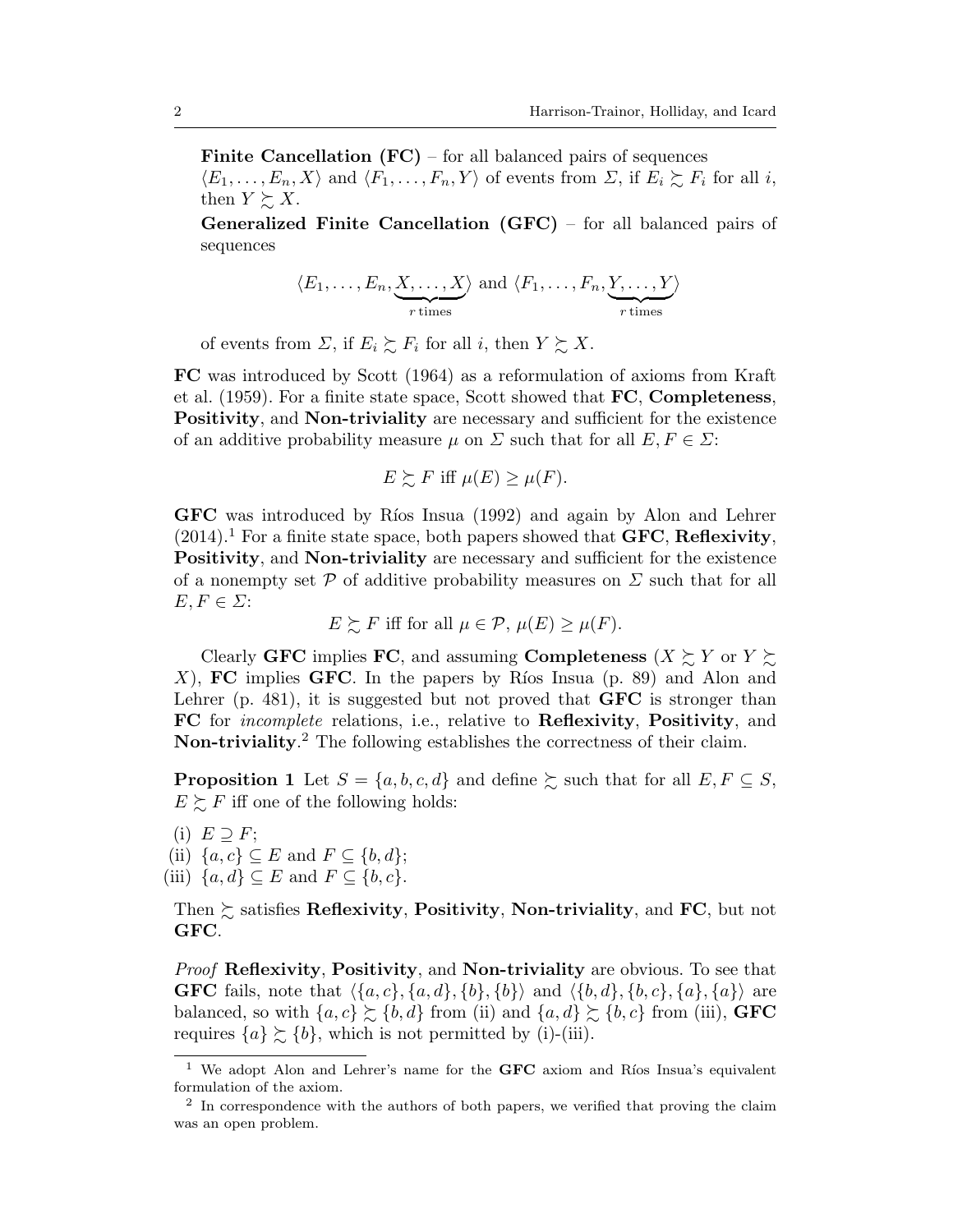To see that FC holds, assume that  $\langle E_1, \ldots, E_n, X \rangle$  and  $\langle F_1, \ldots, F_n, Y \rangle$  are balanced and  $E_i \succeq F_i$  for all *i*. By (i)-(iii), if  $a \in F_i$ , then  $a \in E_i$ . Thus, by the balancing assumption, there is at most one *j* such that  $a \in E_j$  and  $a \notin F_j$ (in which case  $a \in Y$ ). Suppose there is no such *j*. Then by (i)-(iii) and the assumed relationships,  $E_i \supseteq F_i$  for all *i*, which with the balancing assumption implies  $Y \supseteq X$  and hence  $Y \supsetneq X$  by (i). Suppose there is one such *j*, say  $j = 1$ . Then by (i)-(iii) and the assumed relationships,  $E_i \supseteq F_i$  for all  $i > 1$ . If  $E_1 \supseteq F_1$ , then by the argument above, we have  $Y \succsim X$ . Otherwise,  $E_1 \supseteq F_1$ , and so the reason for  $E_1 \succeq F_1$  is (ii) or (iii). If it is (ii), then since  $E_i \supseteq F_i$ for all  $i > 1$ , the balancing assumption implies  $\{a, c\} \subseteq E_1 - F_1 \subseteq Y$  and  $X \subseteq F_1 - E_1 \subseteq \{b, d\}$ . Thus, by (ii),  $Y \succeq X$ . The case for (iii) is similar.  $X \subseteq F_1 - E_1 \subseteq \{b, d\}$ . Thus, by (ii),  $Y \succsim X$ . The case for (iii) is similar.

Alon and Lehrer (2014) also considered the case where the state space *S* may be infinite. The representation theorem in this case requires one additional axiom, analogous to Savage's (1954, *§*3.3) axiom P6, but for incomplete relations. For  $A, B \in \Sigma$ , let  $A \rightarrow B$  iff there is a finite partition  $\{G_1, \ldots, G_r\}$ of *S* such that  $A - G_i \succeq B \cup G_j$  for all *i* and *j*. The additional axiom is:

**Non-atomicity** – if  $A \not\succeq B$  then there is a finite partition of *B*,  ${B_1, \ldots, B_m}$ , such that for all *i*,  $B_i \rightarrow \mathcal{P}$  and  $A \not\subset B - B_i$ .

Alon and Lehrer (2014) showed that GFC, Reflexivity, Positivity, Nontriviality, and Non-atomicity are necessary and sufficient for the existence of a nonempty, compact,<sup>3</sup> and uniformly strongly continuous<sup>4</sup> set  $P$  of finitely additive probability measures on  $\Sigma$  such that for all  $E, F \in \Sigma$ :

$$
E \succsim F \text{ iff for all } \mu \in \mathcal{P}, \, \mu(E) \ge \mu(F).
$$

In the case where  $\Sigma$  is a  $\sigma$ -algebra, Alon and Lehrer (2014) showed that we may replace 'finitely additive' with 'countably additive' in the previous result if we add the axiom:

**Monotone Continuity** – for any sequence  $E_1 \supseteq E_2 \supseteq \ldots$  with  $\bigcap_n E_n =$  $\emptyset$  and any  $F \rightarrow \emptyset$ , there is some  $n_0$  such that for all  $n > n_0$ ,  $F \succeq F_n$ .

In this setting, we again show that **GFC** is stronger than **FC**, now relative to Reflexivity, Positivity, Non-triviality, Non-atomicity, and Monotone Continuity.

To prepare for Proposition 2, let  $S = \{a, b, c, d\} \times [0, 1]$ . Given  $E \subseteq S$  and  $x \in \{a, b, c, d\}$ , let  $E_x$  be the fiber  $\{y \in [0, 1] \mid \langle x, y \rangle \in E\}$  over *x*. Let  $\Sigma$  be the  $\sigma$ -algebra consisting of sets  $E \subseteq S$  where  $E_x$  is Lebesgue measurable for each  $x \in \{a, b, c, d\}$ . Let  $\mu_x(E) = \mu(E_x)$ , where  $\mu$  is the Lebesgue measure on

<sup>&</sup>lt;sup>3</sup> By *compact*, Alon and Lehrer mean that  $P$  is weak<sup>\*</sup> compact, i.e., compact in the space of pointwise convergence.

 $4$  A set  $P$  of measures is uniformly strongly continuous iff both of the following hold:

<sup>1.</sup> for all  $\mu, \mu' \in \mathcal{P}$  and  $B \in \Sigma$ ,  $\mu(B) > 0$  iff  $\mu'(B) > 0$ ;

<sup>2.</sup> for all  $\epsilon > 0$ , there is a finite partition  $\{G_1, \ldots, G_r\}$  of *S* such that for all *j*,  $\mu(G_i) < \epsilon$ for all  $\mu \in \mathcal{P}$ .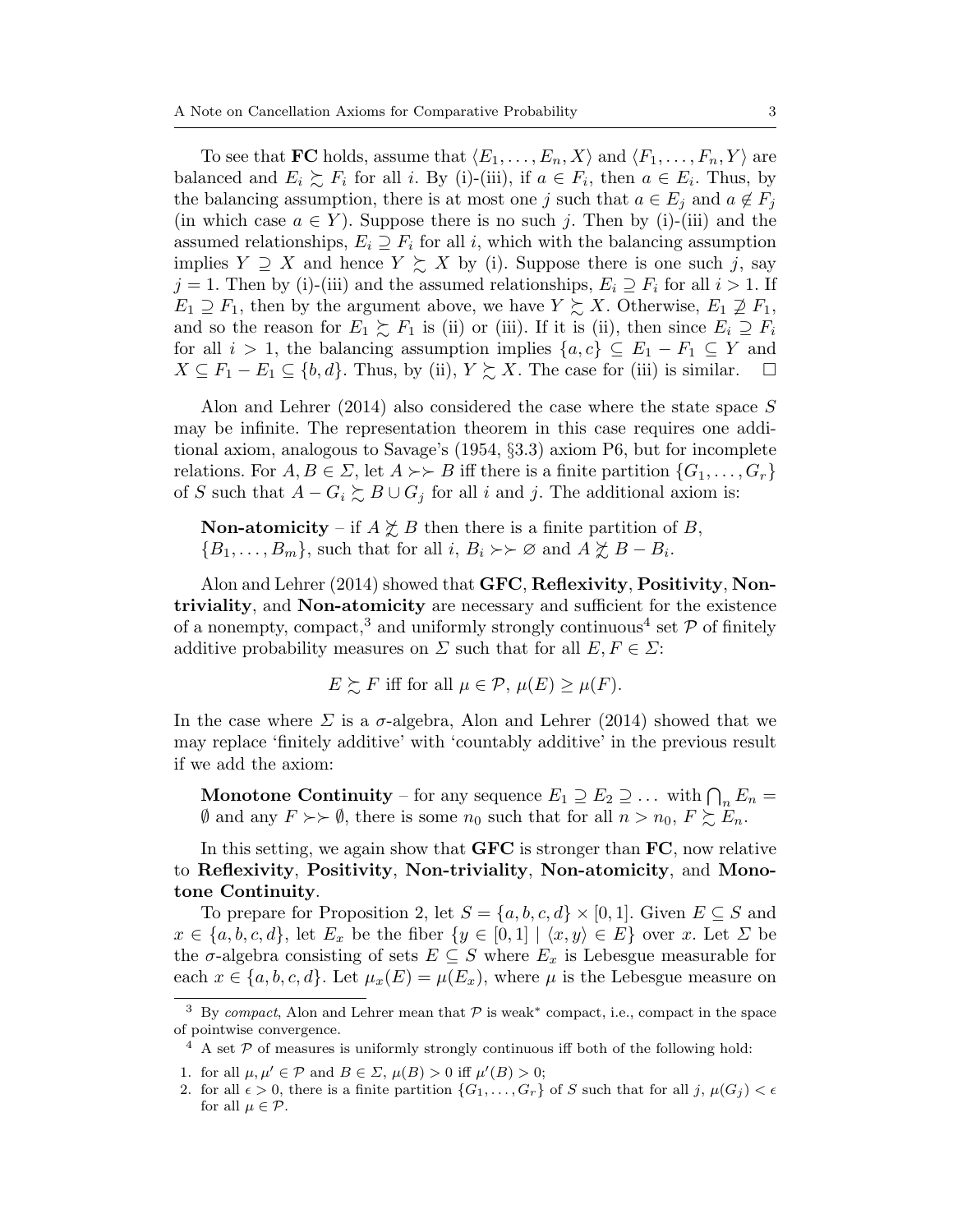the interval [0, 1]. A *weight function*  $w$  on  $\{a, b, c, d\}$  is an assignment, to each  $x \in \{a, b, c, d\}$ , of a value  $w_x \in [1, 2]$ . Define  $\succsim$  such that for all  $E, F \in \Sigma$ ,  $E \succeq F$  iff one of the following holds:

(*i*) for all weight functions *w*,

$$
\sum_{x} w_x \mu_x(E) \ge \sum_{x} w_x \mu_x(F),
$$

where the sum is taken over  $x \in \{a, b, c, d\}$ ;

(*ii*) for the weight function  $w^{(ii)}$  which gives *a* and *c* weight 2 and *b* and *d* weight 1,

$$
\sum_{x} w_x^{(ii)} \mu_x(E) - \sum_{x} w_x^{(ii)} \mu_x(F) \ge 2;
$$

(*iii*) for the weight function  $w^{(iii)}$  which gives *a* and *d* weight 2 and *b* and *c* weight 1,

$$
\sum_{x} w_x^{(iii)} \mu_x(E) - \sum_{x} w_x^{(iii)} \mu_x(F) \ge 2.
$$

Note that in (*i*), it suffices to take  $w_x = 1$  when  $\mu_x(E) \ge \mu_x(F)$  and  $w_x = 2$ when  $\mu_x(F) > \mu_x(E)$ . One can view  $\geq$  as just defined as a modification of the relation from Proposition 1 by assigning measures in [0*,* 1] to each of *a*, *b*, *c*, and *d*. For example, from (*i*), (*ii*), and (*iii*) above we can derive three particular cases  $(i')$ ,  $(ii')$ , and  $(iii')$  below under which  $E \succsim F$ . These correspond to (i), (ii), and (iii) from Proposition 1:

 $(i')$  for all  $x \in \{a, b, c, d\}, \mu_x(E) \geq \mu_x(F);$  $(iii')$   $\mu_a(E) = \mu_c(E) = 1$  and  $\mu_a(F) = \mu_c(F) = 0;$ *iii'*)  $\mu_a(E) = \mu_d(E) = 1$  and  $\mu_a(F) = \mu_d(F) = 0$ .

The relation  $\gtrsim'$  given by  $(i'), (ii'),$  and  $(iii')$  does not satisfy **Non-atomicity**. The relation  $\gtrsim$  adds to  $\gtrsim'$  the ability to "exchange" measure from some  $x \in$ *{a, b, c, d}* to some other *y*, but at an exchange rate of two to one. This exchange is required to get **Non-atomicity**. So, for example, by (*i*) we have  $\{a\} \times [0, 1] \succeq$  ${b} \times [0, \frac{1}{2}]$  because we can exchange one measure of *a* for half a measure of *b*.

This relation  $\succsim$  separates **FC** and **GFC** relative to the other axioms.

## **Proposition 2** The relation  $\succsim$  on  $\Sigma$  satisfies Reflexivity, Positivity, Nontriviality, Non-atomicity, Monotone Continuity, and FC, but not GFC.

*Proof* Positivity and Non-triviality are obvious. Reflexivity follows from (*i*). To see that **Monotone Continuity** holds, consider a sequence  $E_1 \supseteq E_2 \supseteq$  $\ldots$  with  $\bigcap_n E_n = \emptyset$  and any  $F \rightarrowtail \emptyset$ . Recall that  $F \rightarrowtail \emptyset$  means that there is a finite partition  $\{G_1, \ldots, G_r\}$  of *S* such that  $F - G_i \succsim G_j$  for all *i* and *j*. Since the partition is finite, we can pick  $G_k$  such that  $\sum_x \mu_x(G_k) > 0$ . Now given  $F - G_k \succeq G_k$ , this holds for reason (*i*), (*ii*), or (*iii*). In each case, it follows that  $\sum_{x} \mu_x(F) > 0$ . Then since  $\lim_{n \to \infty} \sum_{x} \mu_x(E_n) = 0$ , there is an  $n_0$  such that  $\sum_x w_x \mu_x(F) > \sum_x w_x \mu_x(E_{n_0})$  for any set of weights in [1, 2], so  $F \succeq E_{n_0}$  by (*i*), which clearly implies that for all  $n > n_0$ ,  $F \succeq E_n$ .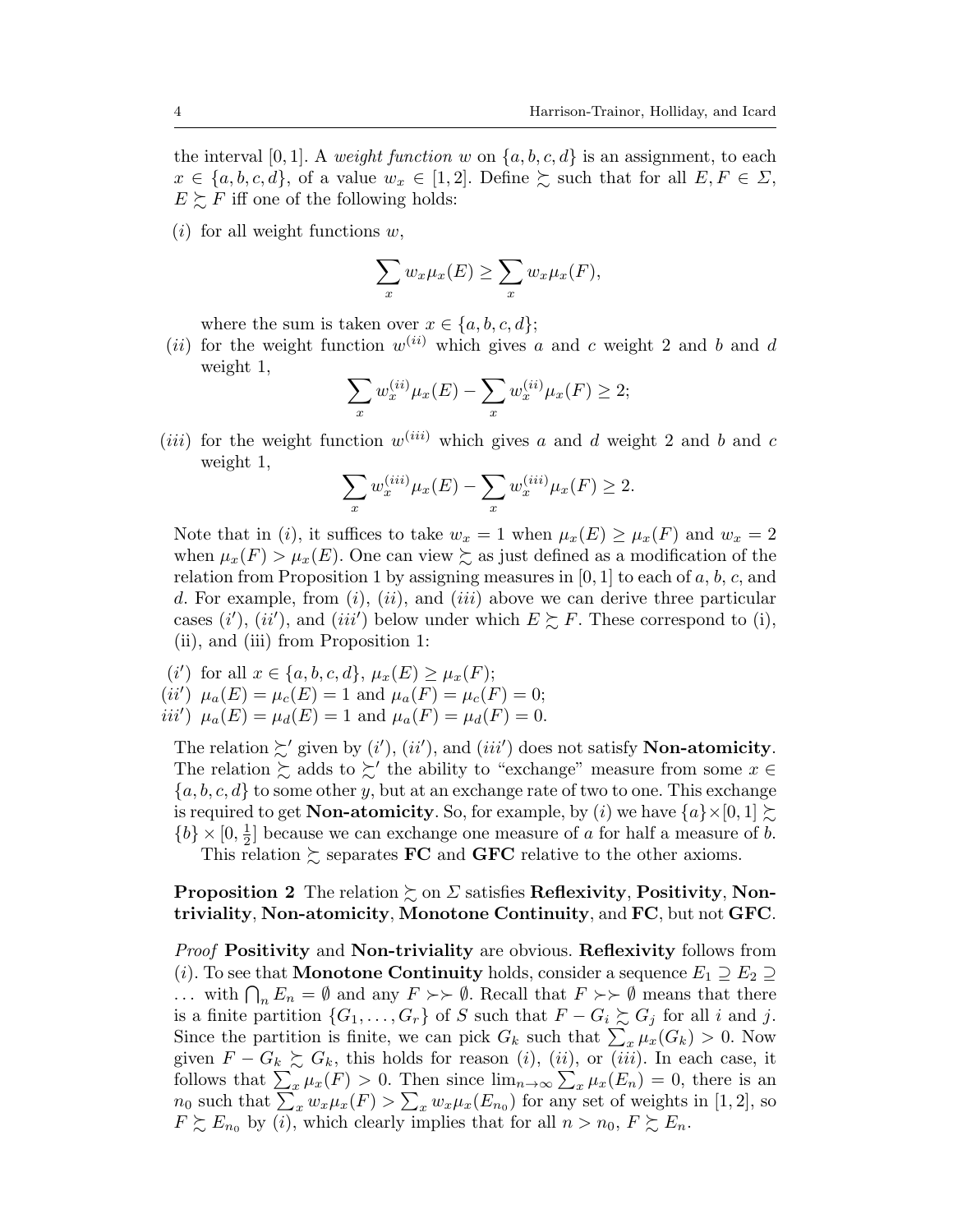To see that GFC fails, note that the example from Proposition 1 still works, replacing  $\{a\}$  by  $\{a\} \times [0,1]$ ,  $\{b\}$  by  $\{b\} \times [0,1]$ , and so on.

That  $\succsim$  satisfies **Non-atomicity** and **FC** is the content of the next two lemmas which complete the proof of the proposition.

**Lemma 1** The relation  $\succsim$  on  $\Sigma$  satisfies **Non-atomicity**.

*Proof* Suppose that  $E \not\subset F$ . By (*i*), there is a weight function *w* such that

$$
\sum_{x} w_x \mu_x(E) < \sum_{x} w_x \mu_x(F).
$$

Let  $\epsilon_1 > 0$  be such that

$$
\sum_{x} w_x \mu_x(F) - \sum_{x} w_x \mu_x(E) > \epsilon_1.
$$

By (*ii*), we have

$$
\sum_{x} w_x^{(ii)} \mu_x(E) - \sum_{x} w_x^{(ii)} \mu_x(F) < 2.
$$

(Recall that  $w_x^{(ii)}$  and  $w_x^{(iii)}$  are the weight functions defined in (*ii*) and (*iii*) respectively.) Let  $\epsilon_2 > 0$  be such that

$$
\sum_{x} w_x^{(ii)} \mu_x(E) - \sum_{x} w_x^{(ii)} \mu_x(F) < 2 - \epsilon_2.
$$

Similarly, by (*iii*),

$$
\sum_{x} w_x^{(iii)} \mu_x(E) - \sum_{x} w_x^{(iii)} \mu_x(F) < 2.
$$

Let  $\epsilon_3 > 0$  be such that

$$
\sum_{x} w_x^{(iii)} \mu_x(E) - \sum_{x} w_x^{(iii)} \mu_x(F) < 2 - \epsilon_3.
$$

Now since  $E \not\geq F$ , for some  $x, \mu_x(F) > 0$ , so we can partition *F* into finitely many sets  $F_i$  such that

$$
0 < 2\sum_{x} \mu_x(F_i) < \epsilon_j
$$

for each  $j = 1, 2, 3$ . Fix  $F_i$ ; we must show that  $F_i \rightarrow \infty$  and that  $E \not\geq F - F_i$ .

We start by showing that  $F_i \geq \emptyset$ . Partition *S* into finitely many sets  ${G_1, \ldots, G_r}$  such that

$$
5\sum_{x}\mu_x(G_j)<\sum_{x}\mu_x(F_i).
$$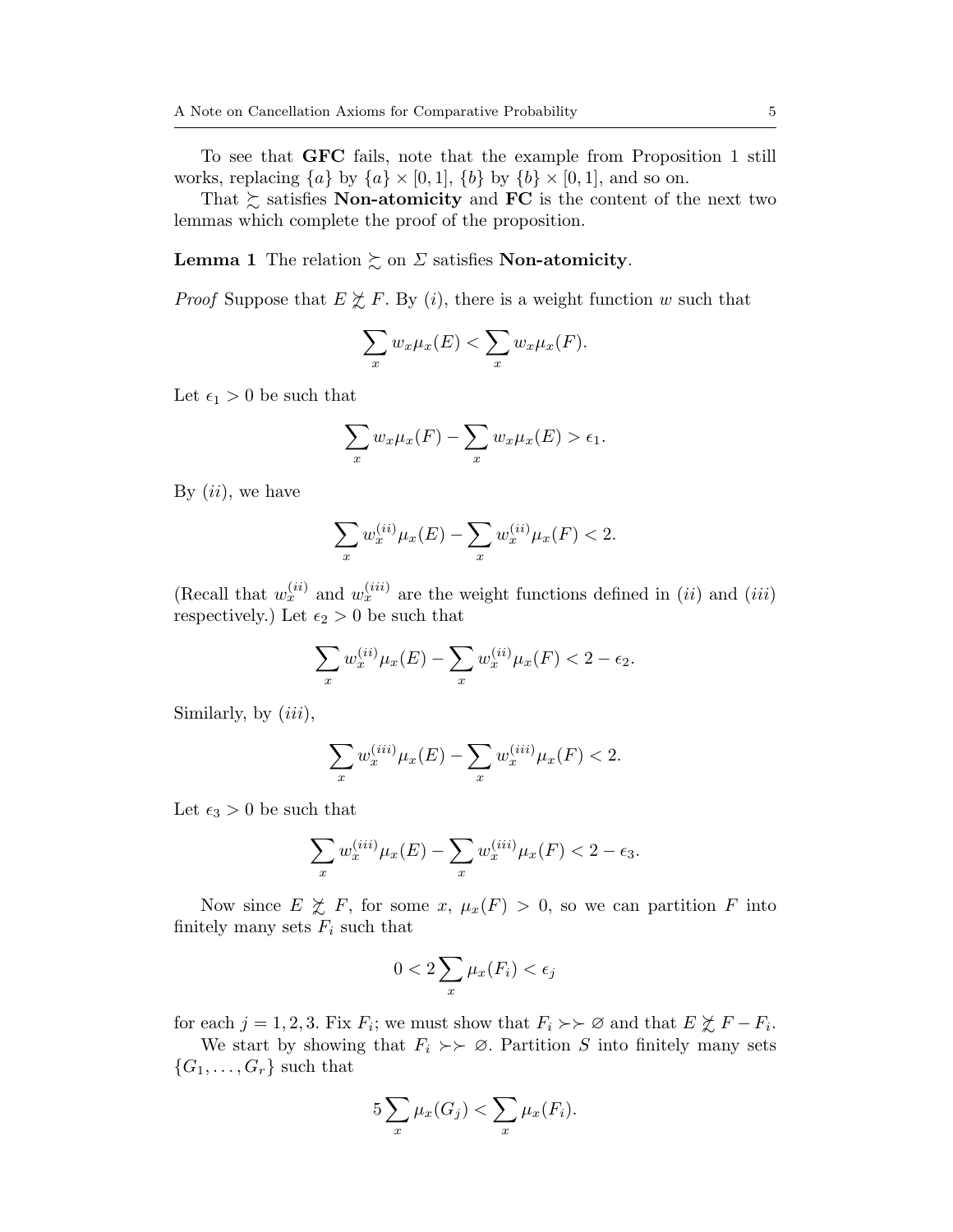for each  $j = 1, \ldots, r$ . Thus for any weight function *v*, and  $j_1, j_2$ ,

$$
\sum_{x} v_x \mu_x (F_i - G_{j_1}) \ge \sum_{x} \mu_x (F_i) - 2 \sum_{x} \mu_x (G_{j_1})
$$
  
> 
$$
\frac{3}{5} \sum_{x} \mu_x (F_i)
$$
  
> 
$$
2 \sum_{x} \mu_x (G_{j_2})
$$
  

$$
\ge \sum_{x} v_x \mu_x (G_{j_2})
$$

and so  $F_i - G_{j_1} \succsim G_{j_2}$  by (*i*). Thus  $F_i \succ \succ \emptyset$ .

Now we show that  $E \not\geq F - F_i$ . Let *w* be the weight from above for which we chose  $\epsilon_1$ . Then

$$
\sum_{x} w_x \mu_x (F - F_i) - \sum_{x} w_x \mu_x (E)
$$
\n
$$
\geq \sum_{x} w_x \mu_x (F) - \sum_{x} w_x \mu_x (E) - \sum_{x} w_x \mu_x (F_i)
$$
\n
$$
> \epsilon_1 - \sum_{x} w_x \mu_x (F_i)
$$
\n
$$
\geq \epsilon_1 - 2 \sum_{x} \mu_x (F_i)
$$
\n
$$
> 0
$$

and hence *(i)* does not imply  $E \succeq F - F_i$ . Also,

$$
\sum_{x} w_x^{(ii)} \mu_x(E) - \sum_{x} w_x^{(ii)} \mu_x(F - F_i)
$$
  
\n
$$
\leq \sum_{x} w_x^{(ii)} \mu_x(E) - \sum_{x} w_x^{(ii)} \mu_x(F) + 2 \sum_{x} \mu_x(F_i)
$$
  
\n
$$
< 2 - \epsilon_2 + \epsilon_2
$$
  
\n
$$
= 2
$$

and hence *(ii)* does not imply  $E \succeq F - F_i$ . The case of *(iii)* is similar. Thus  $E \not\subset F - F_i$ .  $E \not\gtrsim F - F_i$ .

**Lemma 2** The relation  $\succsim$  on  $\Sigma$  satisfies **FC**.

*Proof* To see that **FC** holds, assume that  $\langle E_1, \ldots, E_n, X \rangle$  and  $\langle F_1, \ldots, F_n, Y \rangle$ are balanced and  $E_i \succeq F_i$  for all *i*. By the balancing assumption, for all  $x \in \{a, b, c, d\}$ , we have

$$
\mu_x(X) + \sum_{i=1}^n \mu_x(E_i) = \mu_x(Y) + \sum_{i=1}^n \mu_x(F_i).
$$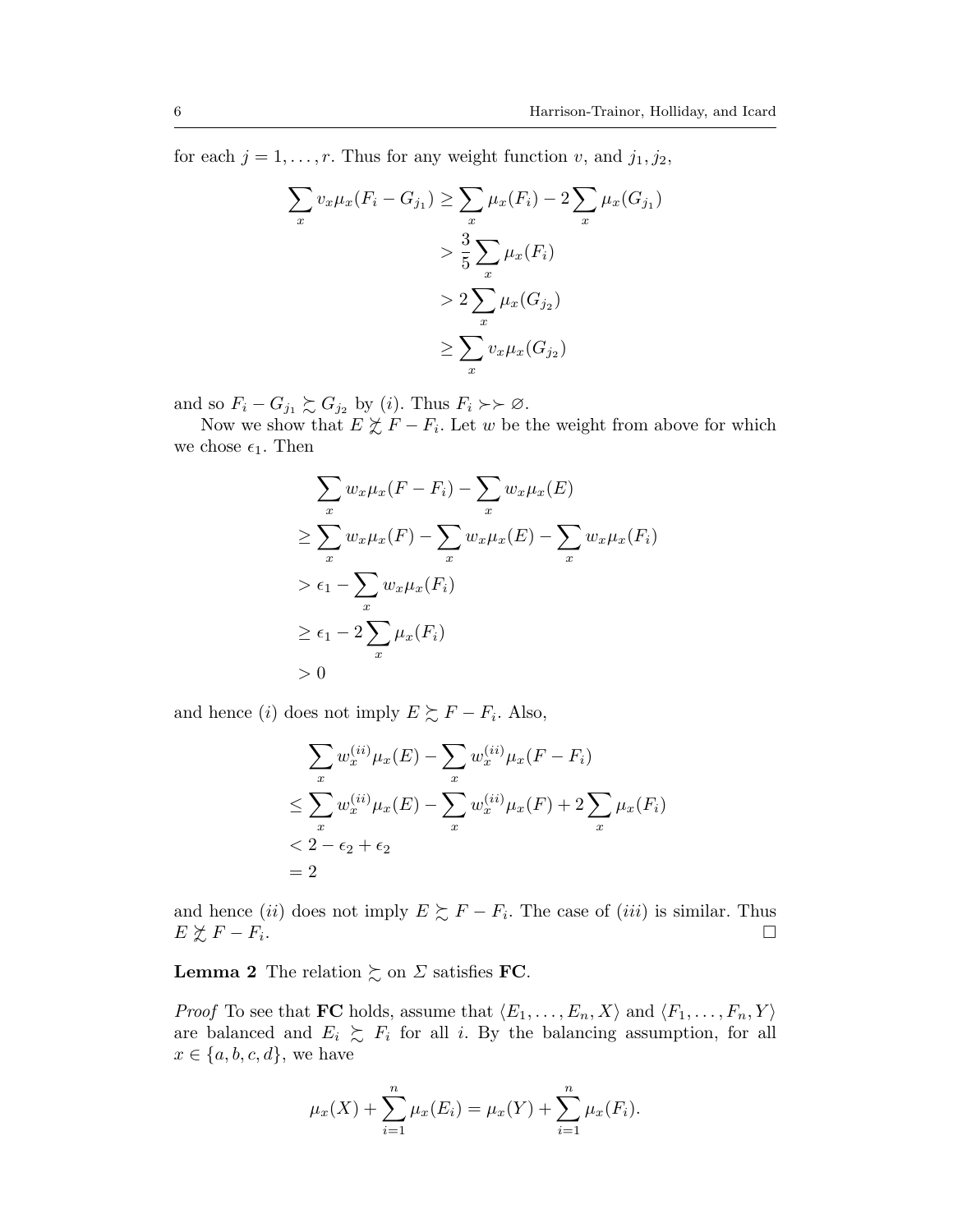First, suppose that for all  $i, E_i \succsim F_i$  by (*i*). Let *w* be a weight function. Then from the balancing assumption,

$$
\sum_{x} w_x \mu_x(Y) - \sum_{x} w_x \mu_x(X) = \sum_{i=1}^{n} \sum_{x} w_x (\mu_x(E_i) - \mu_x(F_i)).
$$

Each summand  $\sum_{x} w_x(\mu_x(E_i) - \mu_x(F_i))$  is non-negative, so

$$
\sum_{x} w_x \mu_x(Y) \ge \sum_{x} w_x \mu_x(X)
$$

and hence  $Y \succeq X$ .

Now suppose that for some *j*, say  $j = 1$ , *(i)* is not satisfied. Then  $E_1 \succeq F_1$ by either (*ii*) or (*iii*). Suppose that it is by (*ii*) (the case of (*iii*) is similar). Then

$$
\sum_{x} w_x^{(ii)} \mu_x(E_1) - \sum_{x} w_x^{(ii)} \mu_x(F_1) \ge 2.
$$

Consider the sum

$$
\sum_{x} w_x^{(ii)} \mu_x(Y) - \sum_{x} w_x^{(ii)} \mu_x(X) = \sum_{i=1}^n \sum_{x} w_x^{(ii)} (\mu_x(E_i) - \mu_x(F_i)).
$$

For  $i = 1, \sum_x w_x^{(ii)} (\mu_x(E_i) - \mu_x(F_i)) \geq 2$ . For each other *i*, we will show that  $\sum_{x} w_x^{(ii)} (\mu_x(E_i) - \mu_x(F_i)) \geq 0$ . We have three cases. If  $E_i \gtrsim F_i$  by (*i*), then  $\sum_{x} w_x^{(ii)}(\mu_x(E_i) - \mu_x(F_i)) \geq 0$ . If  $E_i \succsim F_i$  by (ii), then  $\sum_x w_x^{(ii)}(\mu_x(E_i) \mu_x(F_i)$ )  $\geq$  2. Finally, suppose that  $E_i \succsim F_i$  by *(iii)*, so we have that

$$
\sum_{x} w_x^{(iii)} \mu_x(E_i) - \sum_{x} w_x^{(iii)} \mu_x(F_i) \ge 2.
$$

Then

$$
\sum_{x} w_x^{(ii)} \mu_x(E_i) - \sum_{x} w_x^{(ii)} \mu_x(F_i) = \sum_{x} w_x^{(iii)} \mu_x(E_i) - \sum_{x} w_x^{(iii)} \mu_x(F_i) + (\mu_c(E_i) - \mu_c(F_i)) - (\mu_d(E_i) - \mu_d(F_i)).
$$

Since the measures  $\mu_c$  and  $\mu_d$  take values in [0, 1], we get

$$
\sum_{x} w_x^{(ii)} \mu_x(E_i) - \sum_{x} w_x^{(ii)} \mu_x(F_i) \ge 0.
$$

This completes the third case. So we have shown that for this particular weight function  $w^{(ii)}$ , we have

$$
\sum_{x} w_x^{(ii)} \mu_x(Y) - \sum_{x} w_x^{(ii)} \mu_x(X) \ge 2.
$$

Hence  $Y \succeq X$  by (*ii*). This completes the proof of the lemma.  $\Box$